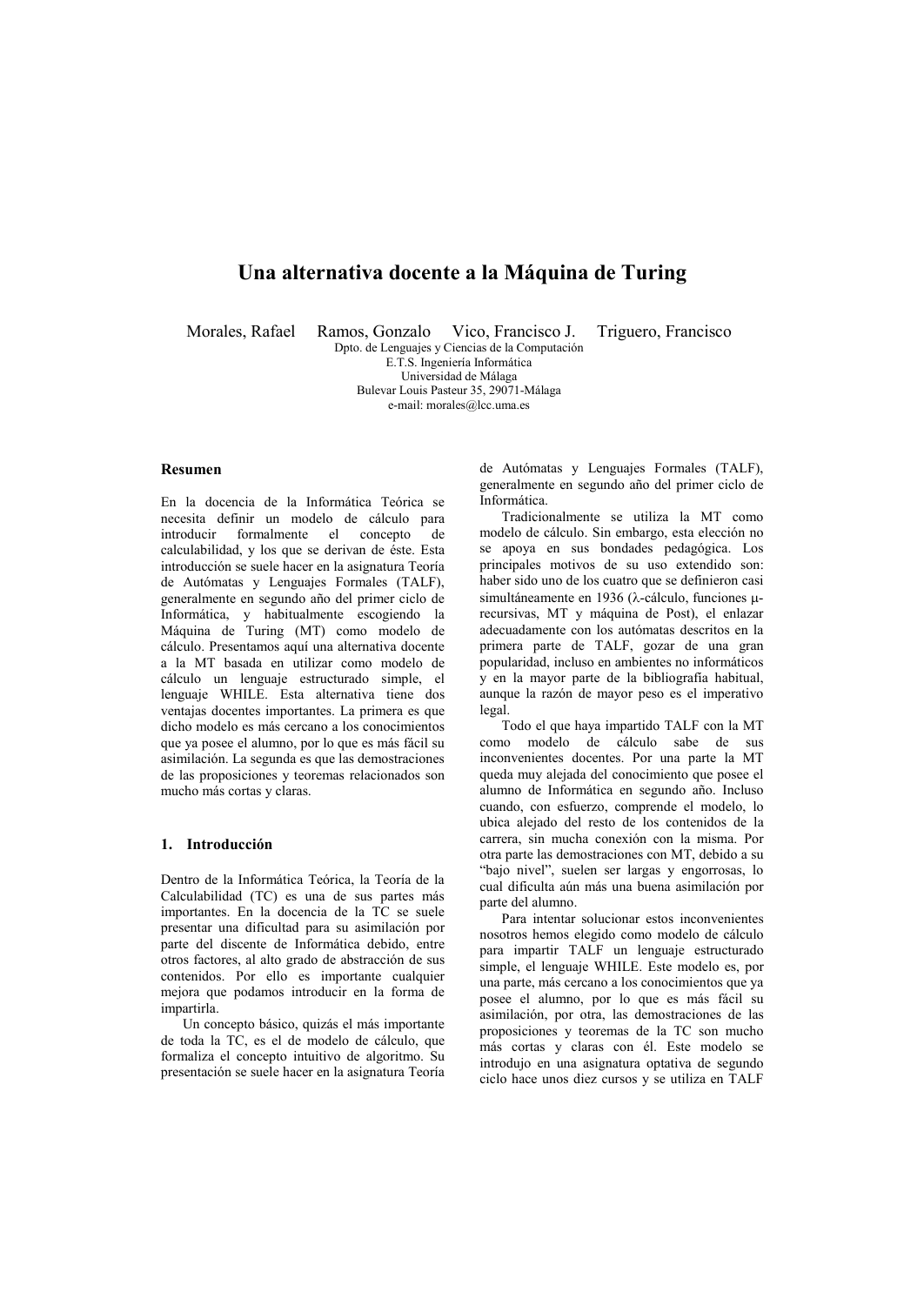#### Informática teórica

desde hace cinco. Nuestra experiencia confirma totalmente lo adecuado de dicha elección.

En este trabajo presentamos este modelo y justificamos su uso. Para ello a continuación mostramos la evolución de los modelos formales de cálculo. Después dedicamos un apartado a presentar el modelo "lenguaje WHILE" que proponemos. En el apartado cuatro mostramos un ejemplo de demostración con dicho modelo, para terminar con un quinto de discusión.

## 2. Evolución de los modelos formales de cálculo

Tras los modelos iniciales de Church, Kleene. Turing y Post que se definieron casi simultáneamente en 1936, han aparecido otros con diferentes orientaciones. Veamos cómo la aparición de estos modelos ha ido paralela al desarrollo de los ordenadores y los lenguajes de programación. En primer lugar citamos el modelo URM definido por Shepherdson y Sturgis [12] y usado como modelo en [7], que dió origen al modelo RAM de amplio uso [1]. En este modelo se evitan los tediosos recorridos por la cinta de la máquina de Turing, mediante la introducción de registros en los que se almacenan datos, sin importar su tamaño. Junto con esta forma de almacenamiento está un adecuado juego de instrucciones que incluve sumar uno, restar uno, copiar de un registro a otro, salto incondicional y salto condicional. Los modelos derivados de URM tienen un juego de instrucciones que se parece mucho a un ensamblador.

El siguiente paso en los modelos fue pasar de registros a variables, de forma que una "máquina" pasa a tener aspecto de programa. Uno de estos lenguajes se puede ver en libros mas recientes como [3,4]. Es un lenguaje no estructurado con variables de entrada, variables de uso interno y variables de salida

Volviendo a la evolución de los lenguajes, en 1966 se publica el trabajo [2] sobre la posibilidad de escribir programas con solo dos reglas de formación: secuencia y repetición (aunque habitualmente se habla de tres reglas, la selección es deducible de la repetición). Señalar que en este trabajo se usan diagramas de flujo, que se traducen de forma directa a sentencias de un lenguaje de programación.

Este trabajo junto con otros desarrollos prácticos dio impulso a la programación estructurada v. en el ámbito de la Informática Teórica, surgieron modelos de cálculo basados en programación estructurada en los trabajos de Meyer y Ritchie [8,11]. El lenguaje derivado de los trabajos anteriores tiene sentencias de asignación y una única estructura de control: el bucle indefinido con control al principio. demostrándose su equivalencia con los demás modelos. Si bien esta propuesta inicial fue realizada hace unos 35 años con una sentencia de bucle definido, no queda claro en la bibliografía cuando se produce la ampliación del lenguaje con un bucle indefinido, que solo queda recogida en libros

Otra versión moderna en una dirección similar se puede encontrar en [5]. No obstante el lenguaie utilizado se basa en listas y las sentencias básicas son de tipo LISP (cabeza y cola), lo cual se aleja de la formación de los alumnos de segundo curso.

Si tomamos la perspectiva de las funciones calculadas por cada modelo, podemos observar como una adecuada secuencia de modelos van refinando la clasificación de las funciones.

Las máquinas de Turing dan origen a las funciones Turing-calculables y el modelo no permite refinar esa clase. Esas funciones, mediante el modelo de Kleene [6], se refinan en recursivas primitivas u-recursivas.  $\mathbf{v}$ Consideremos ahora un lenguaie estructurado. A partir de una sentencia WHILE (que corresponde a la minimización o a la i-iteración [13]) se puede definir una sentencia FOR (que corresponde a la recursión primitiva o a la exponenciación [12]). Se podría pensar en el nivel de anidamiento de sentencias WHILE, pero esto no tiene interés pues va sabemos, por el teorema de la forma normal de Kleene, que cada función calculable se puede expresar mediante un programa que se escribe usando asignaciones, estructuras FOR y una sola estructura WHILE. Pero sí tiene interés considerar el nivel de anidamiento de estructuras FOR, y esto supone un refinamiento de la clase de las funciones recursivas primitivas mediante una ierarquía infinita LOOP0, LOOP1, ..., LOOPn, ...

Veamos en el siguiente apartado una descripción del lenguaje WHILE tal y como aparece en [10].

#### $250$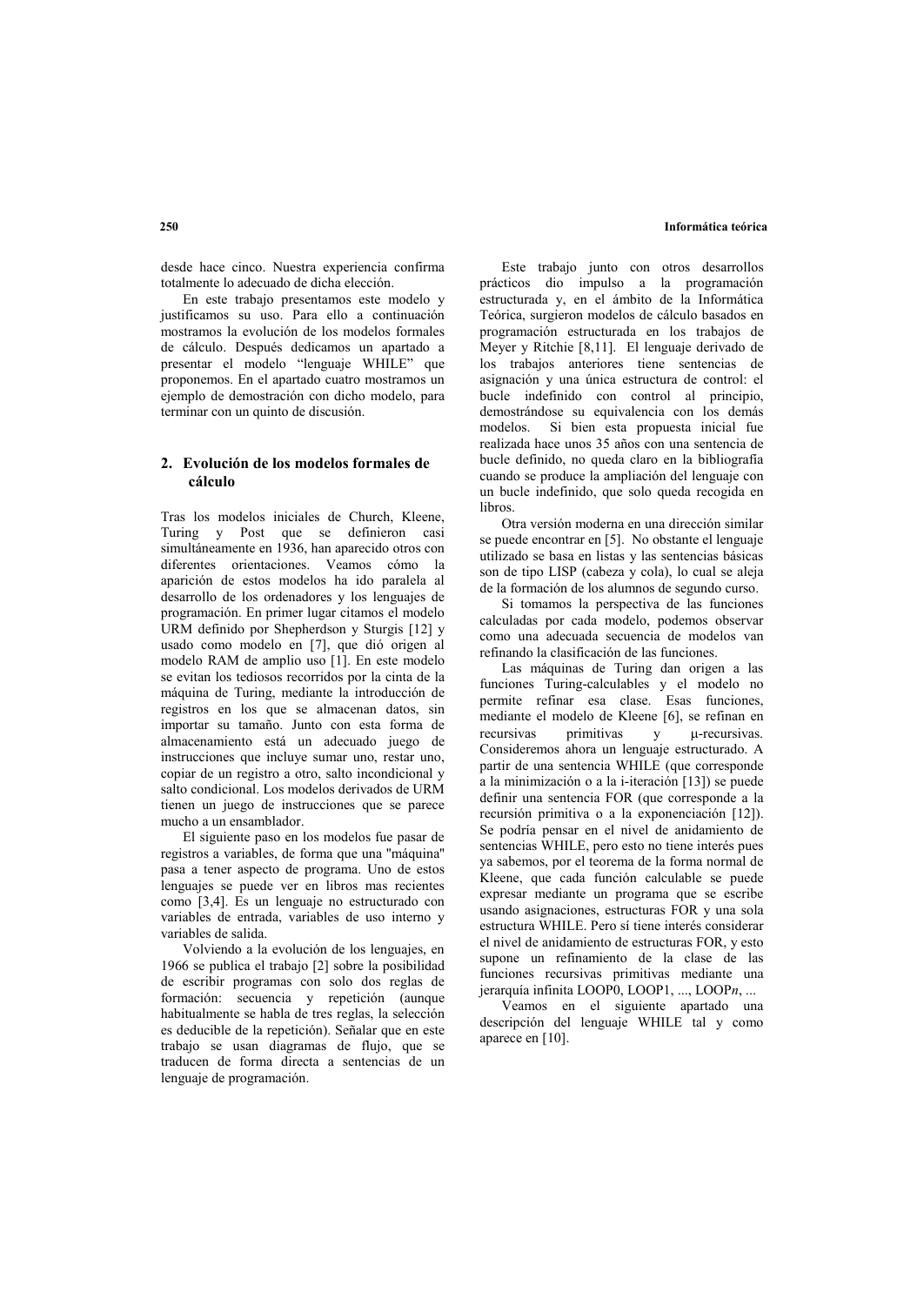#### IX Jornadas de Enseñanza Universitaria de la Informática

## 3. El lenguaje WHILE

El lenguaje WHILE contiene sentencias para calcular la constante cero, el incremento, el decremento y la asignación, además de una estructura para el bucle indefinido. Dicho bucle funciona como un bucle de tipo while, por lo que los programas definidos en este lenguaie se denominan programas WHILE. Sólo se dispone de estas sentencias simples como primitivas, por lo que otras operaciones como la multiplicación, división, etc. serán implementadas como programas WHILE. Señalar también que este lenguaje no contiene instrucciones -de entrada/salida, y que el único tipo de datos utilizado por un programa WHILE es el número natural, que se almacena en variables. Cada programa representa una función matemática.

Definimos la sintaxis del lenguaje WHILE en notación BNF de la siguiente forma:

Sea  $G = (N, T, R, S)$  una gramática donde

 $T = \{$  DO, OD, :, =, WHILE,  $\neq$ , +, 0, 1, 2, 3, 4, 5,  $6, 7, 8, 9, X, ;$ 

 $N = \{ programa, asignacion, sent, sentencias,$ *identificador*, numero } El conjunto de reglas  $R$  es:

 $S=\text{S}=\text{S}$  = {(n,p, \text{sepsilon}{sepsilon}{sepsilon}{sepsilon}{sepsilon}  $\overline{1}$ 

- $\mathfrak{D}$  $\leq$ sentencias $\geq$  ::=  $\leq$ sent $\geq$
- $|\leq$ sentencias> $\leq$ sent>  $\overline{\mathbf{3}}$
- $4 \le$ sent>::= $\le$ asignacion>
- 5 | WHILE<identificador>#0DO<sentencias>OD
- $\langle \text{asignacion} \rangle ::= \langle \text{identification} \rangle := 0$ 6
- $\overline{7}$  $|$  <identificador>:=<identificador>
- 8  $|\leq$ identificador>:= $\leq$ identificador>+1
- $\mathbf Q$  $|\leq$ identificador>:=<identificador>-1
- 10 <identificador> ::= X<numero>
- 11  $\leq$  numero  $\geq$  ::= (1|2|3|4|5|6|7|8|9)  ${011213141516171819}$

Con esta sintaxis: si X1 y X2 son nombres de variables, entonces las expressiones  $X1 := 0$ ,  $X1 := X1 + 1$ ,  $X1 := X1 - 1$  y  $X1 := X2$  son <sentencias> WHILE; si P y Q son <sentencias> WHILE, entonces la secuencia P; Q es válida; siéndolo también la expresión WHILE X1≠0 DO P OD. En este bucle se diferencian la cabecera (WHILE X1≠0 DO), el cuerpo P y la cola (OD) del **bucle** 

Un programa WHILE es una terna  $(n, p, P)$ , consistente en dos números naturales y una secuencia de sentencias P.

Comencemos con la semántica del lenguaie diciendo que las variables que participan en la secuencia P son las variables del programa. El número p especifica que  $\{X1,...,Xp\}$  son los nombres de dichas variables del programa, y el número n especifica cuántas de estas variables son de entrada, es decir X1,...,Xn. La única variable de salida es  $X1$ . Cada línea del programa  $(n, p, P)$ contiene: una asignación, una cabecera de bucle while o bien una cola de bucle while

Vamos a definir la función  $f: N^n \to N$ calculada por un programa WHILE (con  $n$ variables de entrada). Partiendo de  $(a_1, ..., a_n) \in N^n$ llegaremos a determinar  $f(a_1, ..., a_n)$ :

Sea  $(a_1, ..., a_n) \in N^n$ . A partir de estos valores de entrada, el vector de estado inicial es el vector  $(a_1, ..., a_n, 0, ..., 0) \in N^p$  formado por esos valores y ceros (correspondientes a las variables que no son de entrada).

El cálculo comienza sobre este vector de estado y en la primera línea del programa, es decir, la iniciación de variables no se considera del cálculo El cálculo procede parte secuencialmente de acuerdo con la estructura del programa y el significado de cada sentencia, así, un programa WHILE de la forma "P; Q" supone la ejecución primero de P y después (manteniendo los valores de las variables como resultan de ejecutar P) de Q. Como hemos comentado en la sintaxis hay dos tipos de sentencias: asignación y hucle

La ejecución de una sentencia de asignación  $(X3 := 0, X4 := X5, X2 := X3 + 1, X1 := X4 - 1)$ transforma el valor actual del vector de estado reemplazando una componente por cero, por el valor de otra componente, o bien por el sucesor o predecesor de otro componente, respectivamente. Esta transformación se considera un paso de cálculo. Por otro lado, la secuencia P en un bucle while de la forma "WHILE X1≠0 DO P OD" se ejecutará mientras la variable X1 no almacene el valor cero, si tal condición tiene lugar.

Si el programa nunca alcanza la última línea (condición de terminación del cálculo) entonces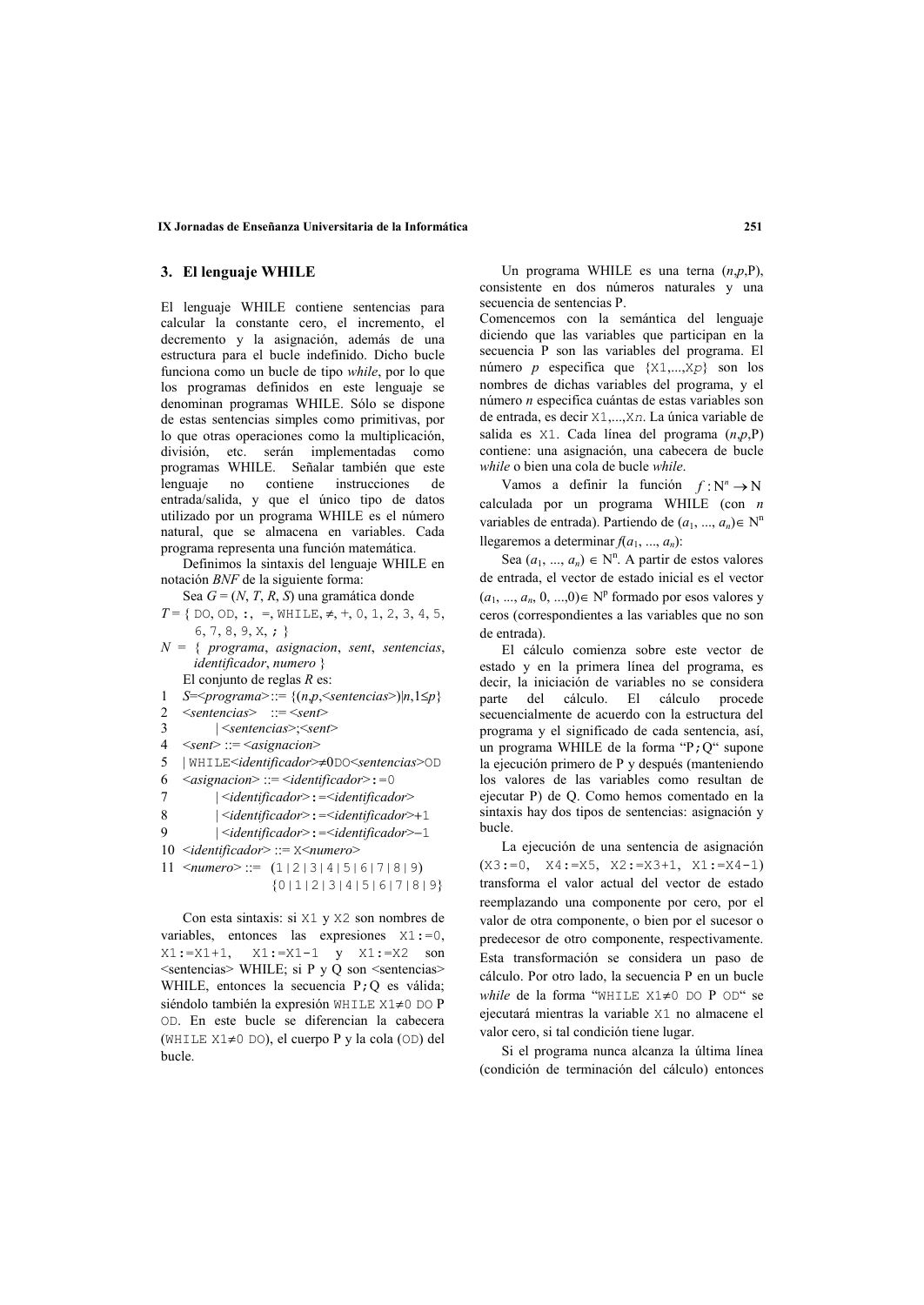calcula indefinidamente, en cuyo caso decimos que, para ese vector de entrada, la función diverge.

Por el contrario, si ejecuta la última línea, entonces el cálculo acaba. El valor calculado (la salida del programa) es el valor almacenado en el primer componente del vector de estado (X1). Ese es el valor  $f(a_1, ..., a_n)$  de la función calculada por el programa.

Diremos que dos programa son equivalentes se calculan la misma función.

Ilustramos el modelo de programas WHILE con un programa equivalente al que calcula la sentencia IF (con su significado normal), de la forma IF X≠0 THEN P FI:

While 
$$
X1 \neq 0
$$
 do

\nP;

\n $X1 := 0$ 

\nOD

### 4. Una demostración

Usando el lenguaie WHILE, desarrollamos en este apartado, una función no computable. Para ello seguiremos el trabajo [9], completado con una demostración sencilla de la insolubilidad del problema de la parada.

Vamos a considerar aquí la clase de programas con una sola entrada (X1).

Definición: Sea  $(I, p, P)$  un programa WHILE. Se define la longitud de P como su número de líneas, contando cada asignación y cada cabeza de bucle como una línea.

Por ejemplo, el siguiente programa  $(1,2,\mathbf{P})$ tiene longitud 4.

```
X2 := X1;WHILE X2≠0 DO
    X1:=X1+1;
    X2: = X2 - 1;
OD:
```
Definición: La función castor afanoso (busy*heaver*).  $\Sigma$  se define como sigue: Para cada *n*.  $\Sigma(n)$  es el mayor valor que puede almacenarse en la variable X1 usando un programa de longitud exactamente  $n$  que acaba, cuando comienza con  $X1=0$ .

Explicación intuitiva: dado un valor para  $n$ . p.e. 15.

- escribir todos los programas de longitud 15,
- seleccionar los que acaban y poner como entrada  $X1=0$ ,
- ver su salida y tomar el valor mayor.

Teorema: La función castor afanoso ( $\Sigma$ ) es no calculable, es decir, no existe un programa WHILE que la calcule.

La demostración de este teorema precisa dos resultados previos:

Proposición 1: Para cada *n*.  $\Sigma(n+1) > \Sigma(n)$ . Demostración: Sea P el programa que calcula  $\Sigma(n)$ , esto es, P es de longitud *n* y con entrada X1=0, acaba y produce la mayor salida. Sea P' el programa siguiente:

> $\overline{D}$  $X1 := X1 + 1$

Este programa tiene longitud  $n+1$  y produce como salida  $\Sigma(n)+1$ , y puede haber algún otro programa de longitud  $n+1$  que produzca una salida mayor, luego  $\Sigma(n+1) \geq \Sigma(n)+1 > \Sigma(n)$ .

Proposición 2: Si f es calculable mediante un programa de longitud  $k$ , entonces para cada n  $\Sigma(n+k) > f(n)$ .

Demostración: Sea P el programa de longitud  $k$  que calcula  $f$ . Sea P'el siguiente programa:

Este programa tiene longitud  $n+k$ ; con entrada  $X1=0$ , tras las *n* primeras líneas  $X1$  vale *n*, y tras la ejecución de  $P$ , que calcula  $f$ , produce como salida  $f(n)$ . Luego tenemos un programa de longitud  $n+k$  cuya salida es  $f(n)$  y puede haber algun otro de esa longitud que produzca una salida mayor, luego  $\Sigma(n+k) \geq f(n)$ .

#### $252$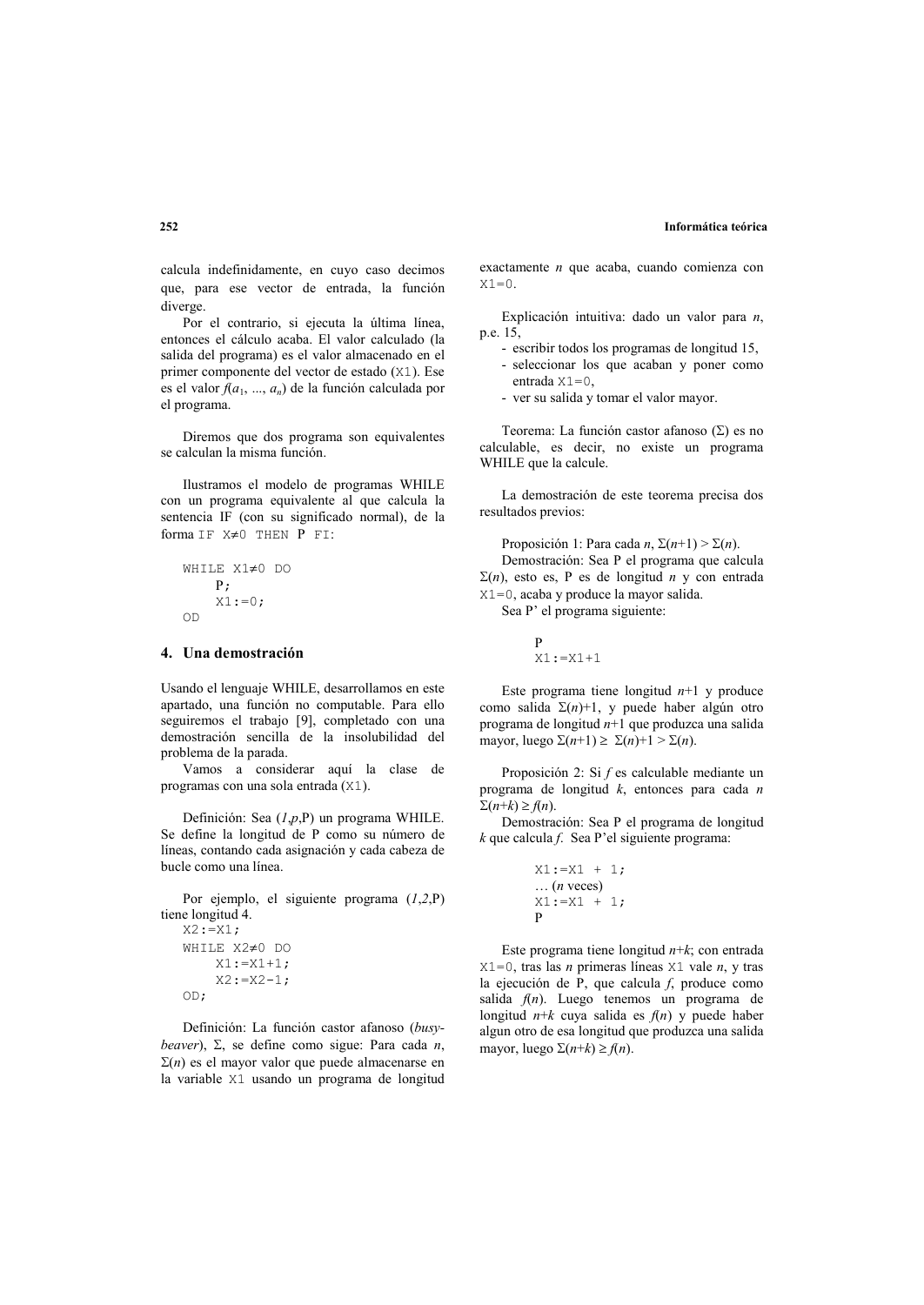### IX Jornadas de Enseñanza Universitaria de la Informática

Ya estamos en condiciones de demostrar del teorema

Supongamos que  $\Sigma$  es calculable.  $f(x) = 2x$  es calculable. La composición de funciones calculables es calculable. Entonces  $\beta(n) = \Sigma(2n)$ será calculable mediante un programa P' de longitud k. Aplicando la proposición 2 a  $\beta(n)$ , tenemos que para cada n:  $\Sigma(n+k) \geq \beta(n) = \Sigma(2n)$ .

Tomando  $n=k+1$ , resulta  $\Sigma(2k+1) \geq \Sigma(2k+2)$ , que entra en contradicción con la proposición 1 (crecimiento estricto de la función  $\Sigma$ ).

Veamos ahora la irresolubilidad del problema de la parada a partir de la no calculabilidad de la función castor afanoso.

Supongamos que el problema de la parada es resoluble. Para cada longitud n dada, solo hay un número finito de programas distintos. Como suponemos que el problema de la parada es resoluble, seleccionar los que acaban y obtener su salida. La mayor salida es  $\Sigma(n)$ . Con lo cual la función castor afanoso sería calculable, en contra de lo que acabamos de demostrar; por tanto, el problema de la parada es recursivamente irresoluble. Nótese que una demostración directa de la irresolubilidad del problema de la parada (es decir, su predicado asociado es indecidible) requiere una gödelización de los programas y la correspondiente indexación de funciones.

### 5. Discusión

En este trabajo hemos analizamos la fuerte dependencia del modelo de cálculo en la docencia de la TC. La MT es el modelo más extendido en la programación de TALF. Opinamos que principalmente por razones históricas, dadas las dificultades que plantea su uso en el aula. Basándonos en nuestra experiencia docente destacamos dos puntos débiles: (1) el bajo nivel del modelo,  $y(2)$  su complejidad inherente.

Respecto a (1), el bajo nivel de la MT tiene dos consecuencias principales: (a) se separa excesivamente de los lenguajes de programación de alto nivel, lo que a menudo impide al alumno relacionar las propiedades de los modelos de cálculo con otras áreas de conocimiento. Conceptos tan cercanos como por ejemplo la MT universal y un compilador no suelen asociarse espontáneamente; (b) para asimilar  $_{el}$ 

funcionamiento de la MT, el alumno frecuentemente se desvía en exceso de su naturaleza matemática y prefiere verlo como un sistema mecánico, situándolo más cerca de un autómata industrial que de un modelo formal. En relación a (2), la complejidad de la MT se refleja principalmente en las demostraciones de los principios incluidos en la TC. Demostraciones de teoremas como la equivalencia con otros modelos, la no calculabilidad del castor afanoso o el problema de la parada, o aún la definición de la MT universal. resultan largas v elaboradas en exceso, lo que perjudica tanto el seguimiento como la asimilación del teorema.

 $20I$ modelos basados en lenguaies estructurados solucionan en parte los problemas de la MT: la asimilación del modelo resulta fácil. va que presenta muchos de los rasgos de los lenguajes de programación que el alumno conoce, lo que garantiza la conexión con muchos conceptos afines de otras áreas; por otra parte, la demostración de los teoremas se simplifica bastante, quedando mucho más legible y en una forma muy intuitiva, lo que reduce los tiempos de explicación y favorece la asimilación, ya que hacemos uso de un buen número de nociones de las que va dispone el alumno, como podrían ser la invocación de subrutinas o el funcionamiento de un condicional múltiple.

La introducción del modelo WHILE presenta algunas características adicionales. Por un lado, el modelo es entendido inicialmente por el alumno como un lenguaje de programación de ordenadores, lo que constituye un inconveniente, va que nos interesa resaltar su naturaleza matemática y su papel como modelo formal. No obstante, esta faceta puede ser utilizada para alcanzar tres objetivos adicionales: (1) la comprensión de que, en realidad, cuando se programa se está demostrando formalmente la calculabilidad de la función definida en las especificaciones: (2) la noción de que los lenguajes de programación actuales descansan en unas primitivas de cálculo muy elementales, y que cada elemento del lenguaje tiene una función de apovo a la programación, sin alterar su capacidad de cálculo: concretamente, la demostración de que una versión extendida de WHILE, con muchas de las características de un lenguaie evolucionado, se obtiene a partir de la forma básica, enseña al alumno qué es en realidad esencial en la